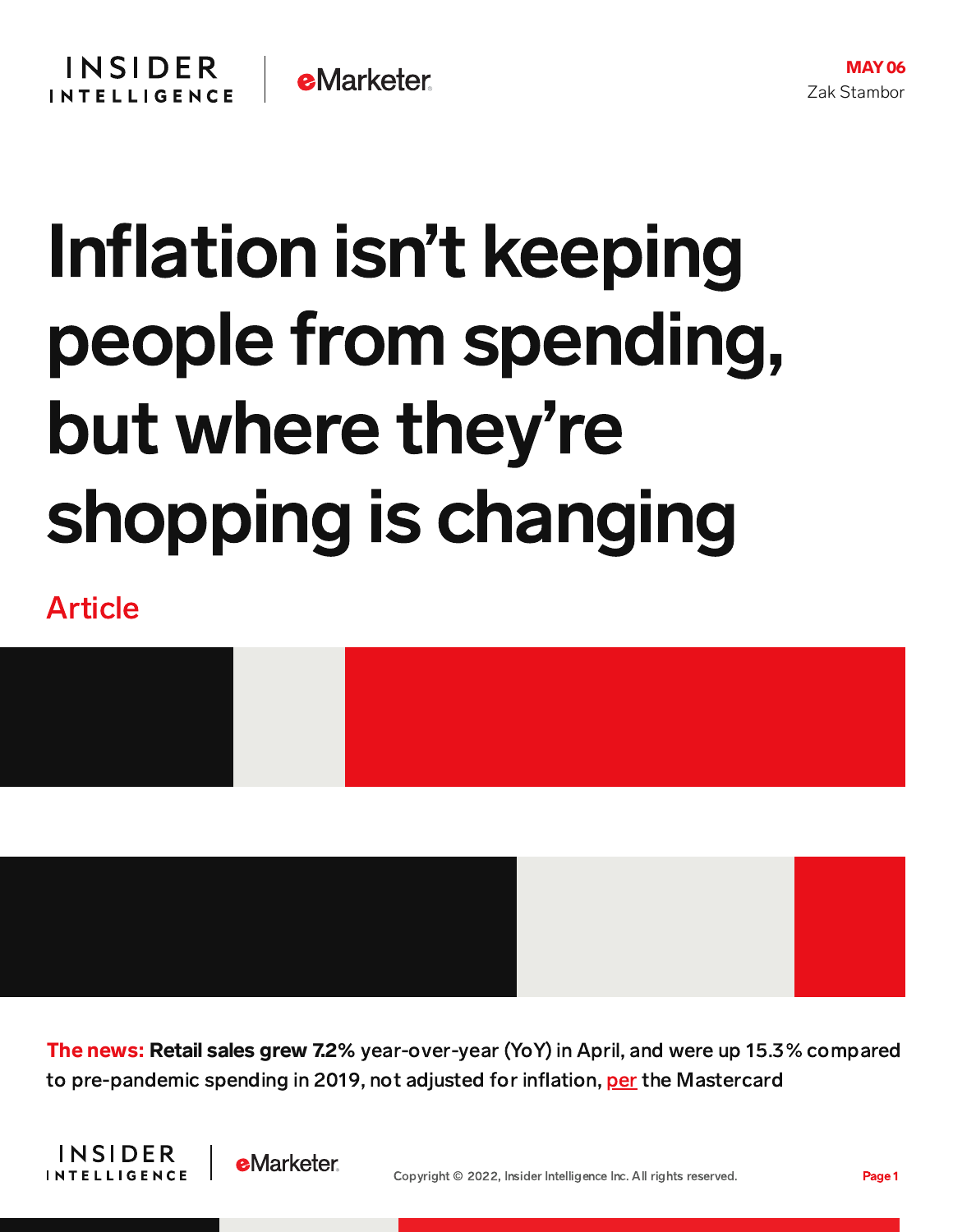SpendingPulse. That growth is roughly in line with the YoY monthly growth rates throughout this year.

- **But where consumers are spending their money is changing.** In-store sales grew 10.0% YoY, while ecommerce sales fell 1.8%.
- That reflects consumers**'** desire to get out and shop; 54% of consumers prefer brick-andmortar shopping to any other channel, which is more than twice the number who prefer shopping via a mobile phone (21%) or computer (18%), per an Emarsys survey.



**INTELLIGENCE**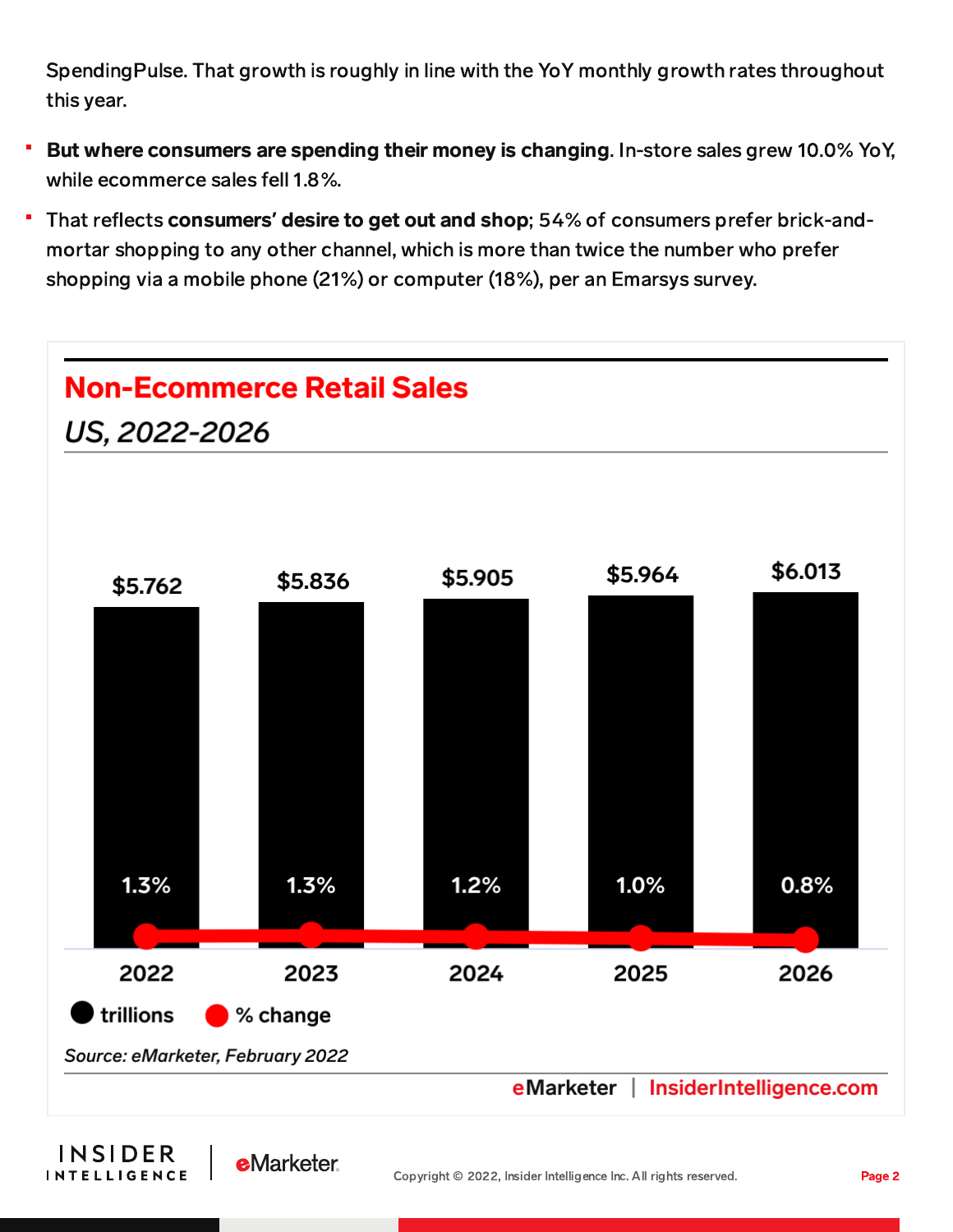## More on this: Inflation has yet to have a meaningful impact on consumer spending.

- While US inflation rose 8.5% in March, US consumers spent 18% more in March 2022 than they did two years earlier, and 12% more than they were forecast to spend based on the pre-COVID-19 trajectory, per McKinsey.
- A host of factors contribute to those figures, including rising wages—average hourly earnings rose 0.3% in April and are up 5.5% over the past year—and a surplus in savings, as US consumers have roughly \$2.8 trillion more in savings than they had in 2019.
- While the US Federal Reserve is raising interest rates to bring inflation under control, consumers are likely to keep shopping, said National Retail Federation chief economist Jack Kleinhenz. The NRF expects retail sales for 2022 will grow 6% to 8% this year.

What pandemic? Consumers have abruptly pivoted away from the lifestyles and habits they've built up over the past two years as pandemic restrictions fell by the wayside.

- Plane travel is nearly back to 2019 levels with 2.07 million traveling by plane between April 29 and May 5, compared to 2.35 million in 2019, according to the Transportation Security Administration.
- Shoppers are shopping in person rather than online, which has contributed to a significant slowdown in ecommerce sales. Even **Amazon** saw its retail ecommerce sales fall 3% in Q1.
- What people are buying is changing as well, as people spend more on cosmetics, teeth whiteners, and razors and less on cooking and baking at home, according to IRI data reported in The Wall Street Journal. Similarly, craft beer sales at grocers are down, while business at bars and restaurants is up.
- That said, nesting categories, such as furniture and furnishings, are also up. Sales in the category were up 3.8% YoY and 25.7% compared to 2019, per the SpendingPulse, which suggests shoppers continue to invest in their homes.

Why it matters: Regardless of inflation, people will continue to need to spend on food and fuel.

They'll also continue to shop value-oriented retailers such as Target and Walmart. Luxury merchants, such as Nordstrom, may also be relatively unscathed as their customer base is less impacted by the economic conditions.